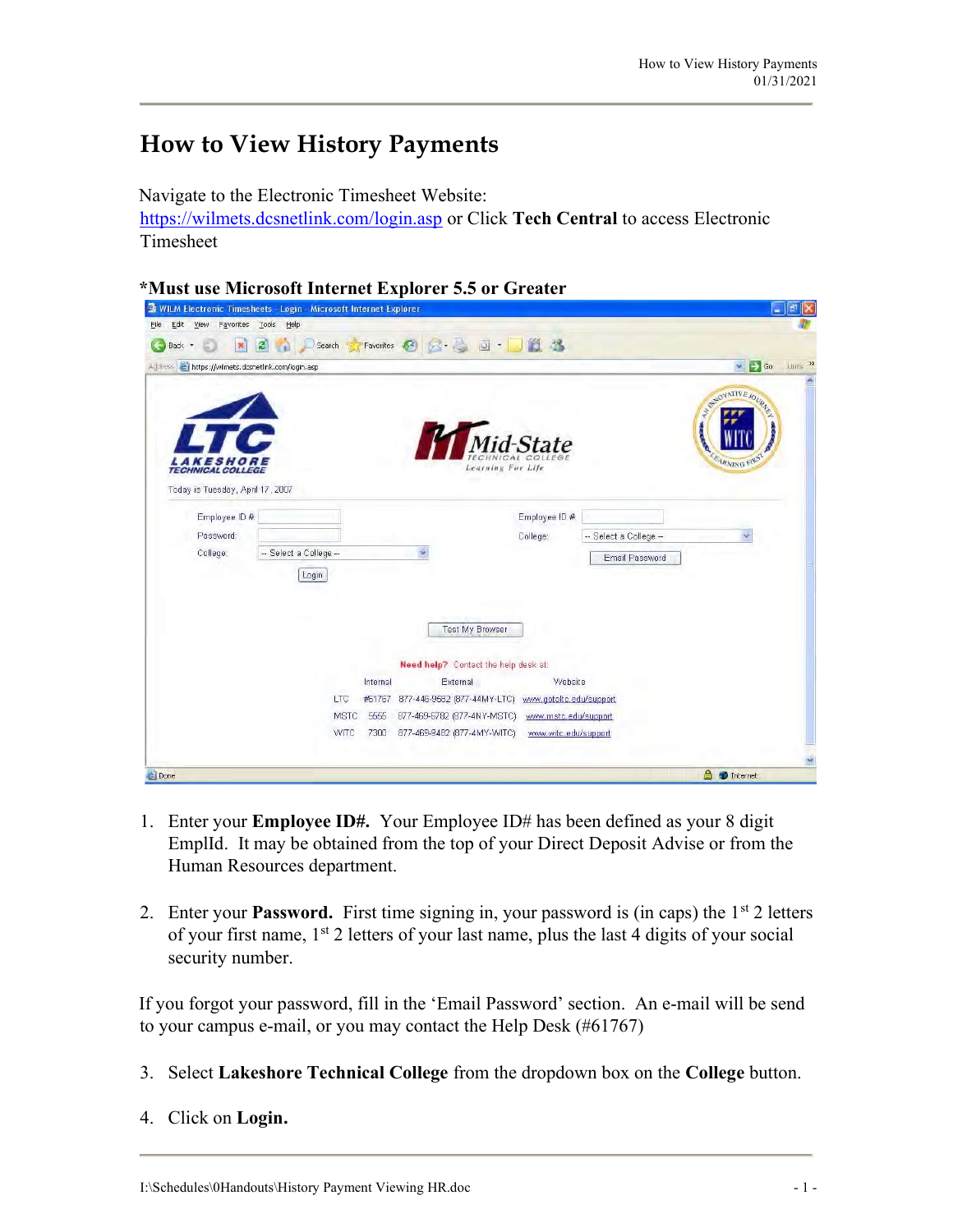| WILM Electronic Timesheets - Menu - Microsoft Internet Explorer<br>Edit View<br>Favorites<br>Tools<br>Help |                                                                                        |                                |                                                | 日 X<br>$-1$                         |
|------------------------------------------------------------------------------------------------------------|----------------------------------------------------------------------------------------|--------------------------------|------------------------------------------------|-------------------------------------|
| 레<br>Back +<br>$\mathbf{R}$                                                                                | Search                                                                                 | Favorites ② 2 卷 画 · D1 点 4 O 卷 |                                                |                                     |
| Address <b>a https://wilmetstest.dcsnetlink.com/menu.asp</b>                                               |                                                                                        |                                |                                                | Links >><br>$\vee$ $\rightarrow$ Go |
|                                                                                                            |                                                                                        |                                |                                                |                                     |
|                                                                                                            |                                                                                        |                                |                                                | STRONATIVE JOURN                    |
|                                                                                                            |                                                                                        |                                |                                                |                                     |
|                                                                                                            |                                                                                        | Mid-State                      |                                                |                                     |
| <b>KESHORE</b><br><b>TECHNICAL COLLEGE</b>                                                                 |                                                                                        | Learning For Life              |                                                | <b>ARNING FIRST</b>                 |
|                                                                                                            | Need help? Contact the Help Desk at extension #61767 or 866-297-9525 from outside LTC. |                                |                                                |                                     |
|                                                                                                            |                                                                                        | $-Test-$                       |                                                |                                     |
| Monday, June 12, 2006 10:50:02 AM                                                                          |                                                                                        | Current Payroll                |                                                | System Mode: Time Entry             |
| Bush, George<br>300 President Court                                                                        | Lakeshore Technical College<br>testing@gotoltc.edu                                     |                                | Access Level:<br><b>Expected Payroll Date:</b> | Employee<br>7/15/2006               |
| Cleveland, WI 53015                                                                                        |                                                                                        |                                | Time Worked Thru Date:                         | 6/30/2006                           |
| <b>Miscellaneous</b><br>Logout                                                                             | <b>Time Worked</b><br><b>Current Entry</b>                                             | Leave<br>Leave Entry           | Travel/Oth<br>Travel/Oth Reinab                |                                     |
| Password                                                                                                   | Future Entry                                                                           | Leave Balances<br>eave History | ravel/Oth History                              |                                     |
|                                                                                                            | History                                                                                |                                |                                                |                                     |
| -- Miscellaneous --   w                                                                                    | -- Time Worked -- M                                                                    | $\sim$<br>$-$ Leave $-$        | -- Travel/Oth --                               | ×                                   |
|                                                                                                            |                                                                                        |                                |                                                |                                     |
|                                                                                                            |                                                                                        |                                |                                                |                                     |
|                                                                                                            |                                                                                        |                                |                                                |                                     |
|                                                                                                            |                                                                                        |                                |                                                |                                     |
|                                                                                                            |                                                                                        |                                |                                                |                                     |
|                                                                                                            |                                                                                        |                                |                                                |                                     |
|                                                                                                            |                                                                                        |                                |                                                |                                     |
|                                                                                                            |                                                                                        |                                |                                                |                                     |
|                                                                                                            |                                                                                        |                                |                                                | A <b>O</b> Internet                 |

1. Click on the History button for the appropriate area you are interested in:

Time Worked – Regular pay for part time support staff All additional earnings for support staff and managers All additional Instructional/Non Instructional earnings for Instructors (beyond contract earnings)

- Leave All Leave earned or taken for applicable staff
- Travel Other All expense vouchers All tuition Reimbursement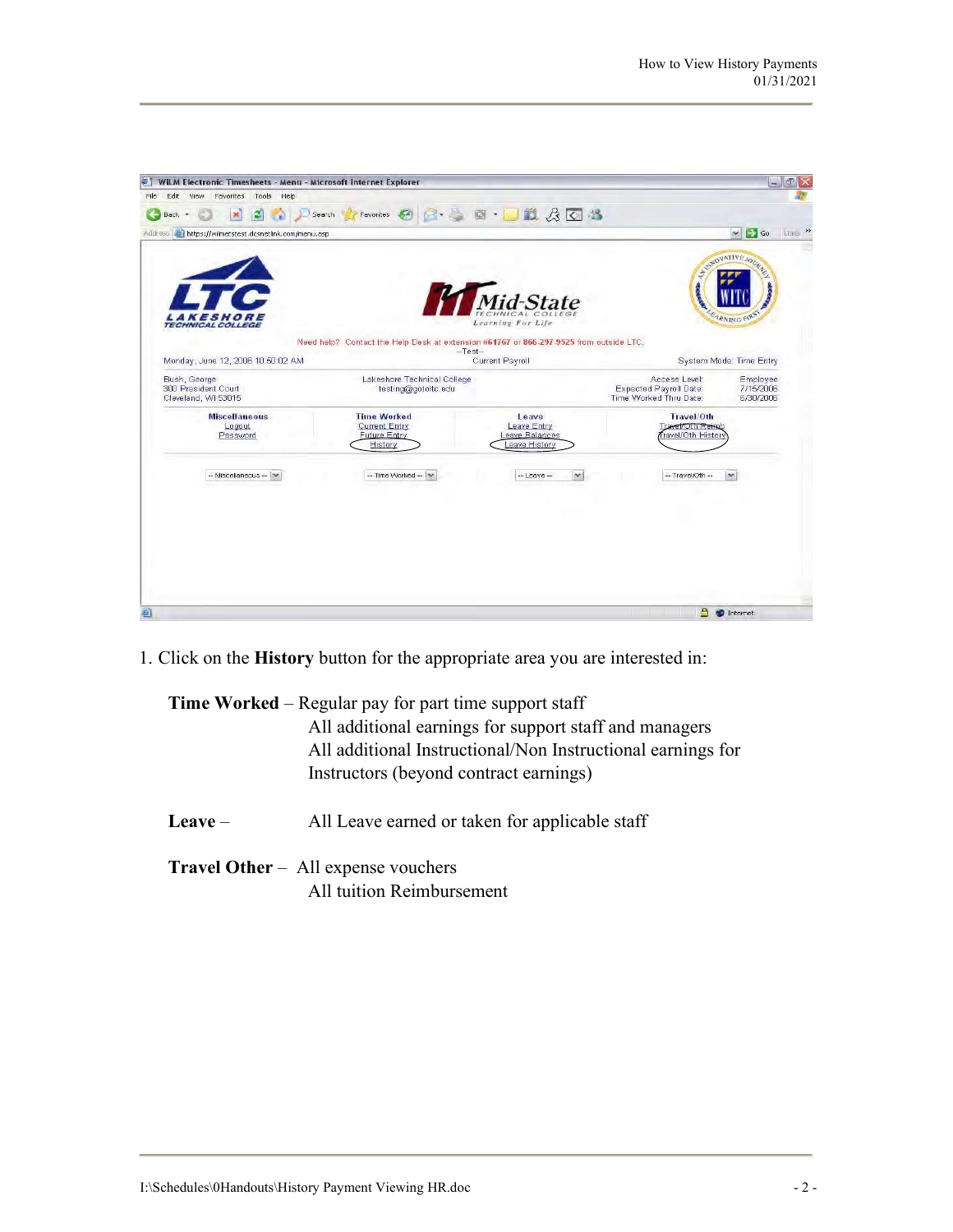| Help<br>Edit<br>View<br>Favorites<br>Tools<br>File<br>Search travorites ② B· B 回· 国政员区路<br>$\vert z \vert$<br>$\mathbf{R}$<br>œ<br>Back +<br>Ð<br>$\sim$ $\rightarrow$ Go<br>Address 21 https://wilmetstest.dcsnetlink.com/history/history.asp?hfilter=TimeEntry<br>Time Worked History Filter Criteria<br>Web Page   M<br>Output Format:<br>Sort<br>Order<br>Any/All<br>Paycheck Date:<br>$\mathbf{1}$<br>Starting: Any/All<br>$\blacktriangleright$ Ending:<br>N.<br>$\ddot{}$<br>$\mathbf{2}$<br>Any/All<br>Employee:<br>$\sim$<br>$\sim$<br>Class Number:<br>3<br>$\sim$<br>$Any/All \sim$<br>$Amy/All \sim$<br>$\overline{A}$<br>$\overline{\phantom{a}}$<br>Term:<br>$\overline{\mathbf{v}}$<br>Catalog #<br>5.<br>Any/All<br>$\sim$<br>吗<br>Any/All<br>Earnings Code:<br>6<br>$\sim$<br>7<br>$\sim$<br>Any/All =<br>Acct:<br>8<br>$Any/All \sim$<br>Fund:<br>$\overline{\phantom{a}}$<br>DeptID:<br>9<br>$Any/All \sim$<br>$\ddot{}$<br>$10 \times$<br>$Any/All \sim$<br>Class(Loc):<br>ProjectID:<br>$11 -$<br>$Any/All \sim$<br>Work Contact Hrs: 12<br>$Any/All \sim$<br>Office/Prep Hrs:<br>$13 -$<br>$Any/All \sim$<br>Total Hrs:<br>$14 -$<br>$Any/All \sim$<br>$15 \times$<br>Previous Year:<br>$Any/All \sim$<br>$\tilde{\phantom{a}}$<br>Any/All<br>Supervisor:<br>$16 -$<br><b>Show Results</b><br>Clear Criteria | $=$ $\mathbf{E} \times$ |
|------------------------------------------------------------------------------------------------------------------------------------------------------------------------------------------------------------------------------------------------------------------------------------------------------------------------------------------------------------------------------------------------------------------------------------------------------------------------------------------------------------------------------------------------------------------------------------------------------------------------------------------------------------------------------------------------------------------------------------------------------------------------------------------------------------------------------------------------------------------------------------------------------------------------------------------------------------------------------------------------------------------------------------------------------------------------------------------------------------------------------------------------------------------------------------------------------------------------------------------------------------------------------------------------------------------------------------|-------------------------|
|                                                                                                                                                                                                                                                                                                                                                                                                                                                                                                                                                                                                                                                                                                                                                                                                                                                                                                                                                                                                                                                                                                                                                                                                                                                                                                                                    |                         |
|                                                                                                                                                                                                                                                                                                                                                                                                                                                                                                                                                                                                                                                                                                                                                                                                                                                                                                                                                                                                                                                                                                                                                                                                                                                                                                                                    |                         |
|                                                                                                                                                                                                                                                                                                                                                                                                                                                                                                                                                                                                                                                                                                                                                                                                                                                                                                                                                                                                                                                                                                                                                                                                                                                                                                                                    |                         |
|                                                                                                                                                                                                                                                                                                                                                                                                                                                                                                                                                                                                                                                                                                                                                                                                                                                                                                                                                                                                                                                                                                                                                                                                                                                                                                                                    | Links >>                |
|                                                                                                                                                                                                                                                                                                                                                                                                                                                                                                                                                                                                                                                                                                                                                                                                                                                                                                                                                                                                                                                                                                                                                                                                                                                                                                                                    |                         |
|                                                                                                                                                                                                                                                                                                                                                                                                                                                                                                                                                                                                                                                                                                                                                                                                                                                                                                                                                                                                                                                                                                                                                                                                                                                                                                                                    |                         |
|                                                                                                                                                                                                                                                                                                                                                                                                                                                                                                                                                                                                                                                                                                                                                                                                                                                                                                                                                                                                                                                                                                                                                                                                                                                                                                                                    |                         |
|                                                                                                                                                                                                                                                                                                                                                                                                                                                                                                                                                                                                                                                                                                                                                                                                                                                                                                                                                                                                                                                                                                                                                                                                                                                                                                                                    |                         |
|                                                                                                                                                                                                                                                                                                                                                                                                                                                                                                                                                                                                                                                                                                                                                                                                                                                                                                                                                                                                                                                                                                                                                                                                                                                                                                                                    |                         |
|                                                                                                                                                                                                                                                                                                                                                                                                                                                                                                                                                                                                                                                                                                                                                                                                                                                                                                                                                                                                                                                                                                                                                                                                                                                                                                                                    |                         |
|                                                                                                                                                                                                                                                                                                                                                                                                                                                                                                                                                                                                                                                                                                                                                                                                                                                                                                                                                                                                                                                                                                                                                                                                                                                                                                                                    |                         |
|                                                                                                                                                                                                                                                                                                                                                                                                                                                                                                                                                                                                                                                                                                                                                                                                                                                                                                                                                                                                                                                                                                                                                                                                                                                                                                                                    |                         |
|                                                                                                                                                                                                                                                                                                                                                                                                                                                                                                                                                                                                                                                                                                                                                                                                                                                                                                                                                                                                                                                                                                                                                                                                                                                                                                                                    |                         |
|                                                                                                                                                                                                                                                                                                                                                                                                                                                                                                                                                                                                                                                                                                                                                                                                                                                                                                                                                                                                                                                                                                                                                                                                                                                                                                                                    |                         |
|                                                                                                                                                                                                                                                                                                                                                                                                                                                                                                                                                                                                                                                                                                                                                                                                                                                                                                                                                                                                                                                                                                                                                                                                                                                                                                                                    |                         |
|                                                                                                                                                                                                                                                                                                                                                                                                                                                                                                                                                                                                                                                                                                                                                                                                                                                                                                                                                                                                                                                                                                                                                                                                                                                                                                                                    |                         |
|                                                                                                                                                                                                                                                                                                                                                                                                                                                                                                                                                                                                                                                                                                                                                                                                                                                                                                                                                                                                                                                                                                                                                                                                                                                                                                                                    |                         |
|                                                                                                                                                                                                                                                                                                                                                                                                                                                                                                                                                                                                                                                                                                                                                                                                                                                                                                                                                                                                                                                                                                                                                                                                                                                                                                                                    |                         |
|                                                                                                                                                                                                                                                                                                                                                                                                                                                                                                                                                                                                                                                                                                                                                                                                                                                                                                                                                                                                                                                                                                                                                                                                                                                                                                                                    |                         |
|                                                                                                                                                                                                                                                                                                                                                                                                                                                                                                                                                                                                                                                                                                                                                                                                                                                                                                                                                                                                                                                                                                                                                                                                                                                                                                                                    |                         |
|                                                                                                                                                                                                                                                                                                                                                                                                                                                                                                                                                                                                                                                                                                                                                                                                                                                                                                                                                                                                                                                                                                                                                                                                                                                                                                                                    |                         |
|                                                                                                                                                                                                                                                                                                                                                                                                                                                                                                                                                                                                                                                                                                                                                                                                                                                                                                                                                                                                                                                                                                                                                                                                                                                                                                                                    |                         |
|                                                                                                                                                                                                                                                                                                                                                                                                                                                                                                                                                                                                                                                                                                                                                                                                                                                                                                                                                                                                                                                                                                                                                                                                                                                                                                                                    |                         |
|                                                                                                                                                                                                                                                                                                                                                                                                                                                                                                                                                                                                                                                                                                                                                                                                                                                                                                                                                                                                                                                                                                                                                                                                                                                                                                                                    |                         |
|                                                                                                                                                                                                                                                                                                                                                                                                                                                                                                                                                                                                                                                                                                                                                                                                                                                                                                                                                                                                                                                                                                                                                                                                                                                                                                                                    |                         |
|                                                                                                                                                                                                                                                                                                                                                                                                                                                                                                                                                                                                                                                                                                                                                                                                                                                                                                                                                                                                                                                                                                                                                                                                                                                                                                                                    |                         |
|                                                                                                                                                                                                                                                                                                                                                                                                                                                                                                                                                                                                                                                                                                                                                                                                                                                                                                                                                                                                                                                                                                                                                                                                                                                                                                                                    |                         |
|                                                                                                                                                                                                                                                                                                                                                                                                                                                                                                                                                                                                                                                                                                                                                                                                                                                                                                                                                                                                                                                                                                                                                                                                                                                                                                                                    |                         |
| $\sim$<br>-- Time Worked --<br>-- Travel/Oth --<br>-- Miscellaneous --<br>in the co<br>$\sim$<br>$-$ Leave $-$                                                                                                                                                                                                                                                                                                                                                                                                                                                                                                                                                                                                                                                                                                                                                                                                                                                                                                                                                                                                                                                                                                                                                                                                                     |                         |
|                                                                                                                                                                                                                                                                                                                                                                                                                                                                                                                                                                                                                                                                                                                                                                                                                                                                                                                                                                                                                                                                                                                                                                                                                                                                                                                                    |                         |
|                                                                                                                                                                                                                                                                                                                                                                                                                                                                                                                                                                                                                                                                                                                                                                                                                                                                                                                                                                                                                                                                                                                                                                                                                                                                                                                                    |                         |
| $\triangleq$<br><b>D</b> Internet<br><b>El Done</b>                                                                                                                                                                                                                                                                                                                                                                                                                                                                                                                                                                                                                                                                                                                                                                                                                                                                                                                                                                                                                                                                                                                                                                                                                                                                                |                         |

- 1. Select any of the dropdown boxes on the right for a narrower search of data.
- 2. To sort your results, select any of the dropdown boxes on the left.
- 3. You can view the history in 2 output formats, Web and Excel. They show the same information, except the Web format allows you to click into the entry for further information.

## 4. Click Show Results.

| Edit:<br><b>View</b><br>Favorites | Tools<br>Help                                                | WILM Electronic Timesheets - View All History Report - Microsoft Internet Explorer                       |                 |               |                     |       |                                |                                | $- 1 -$                                       |
|-----------------------------------|--------------------------------------------------------------|----------------------------------------------------------------------------------------------------------|-----------------|---------------|---------------------|-------|--------------------------------|--------------------------------|-----------------------------------------------|
|                                   |                                                              |                                                                                                          |                 |               |                     |       |                                |                                |                                               |
| $\mathbf{x}$<br>Back -            |                                                              | 2 6 Osearch *Favorites @ 2 - 3 8 - 12 3 3                                                                |                 |               |                     |       |                                |                                |                                               |
| Address                           | https://wilmets.dcsnetlink.com/history/historyresults.asp    |                                                                                                          |                 |               |                     |       |                                | $\sim$                         | $\Rightarrow$ Go<br>Links <sup>&gt;&gt;</sup> |
|                                   |                                                              | View All History Report                                                                                  |                 |               |                     |       |                                |                                |                                               |
|                                   |                                                              |                                                                                                          |                 |               | Work Office         |       |                                |                                |                                               |
| ravel Travel<br>Seg#              |                                                              |                                                                                                          |                 |               | Dates Contact /Prep |       | Total                          | Multiple                       | Super                                         |
| To:<br>Leave Date<br>From         | Earn Code<br>LOS Course - LEA                                | <b>Account Number</b><br>Class # Term<br>5073-2100-80000-1127-111815 41752 1074 74-859-744C1 702G $\Box$ | Catalog         | Sec.<br>Allrs | Hours<br>3.96       | 1.80  | Hours Hours Rate<br>3.96 48.40 | Total Pay Acct #<br>\$191.66 O | <b>Name</b><br>Hilke Thomas H                 |
|                                   | L06 Course - LEA                                             | 5073-2100-80000-1127-111815 42103 1074 73-851-714C1 706G D                                               |                 |               | 59.50               |       | 5.95 65.45 48.40               | \$3,167,78                     | Hilke, Thomas H                               |
|                                   | L06 Course - LEA                                             | 5073-2100-80000-1127-111815 42116 1074 75-861-713C1 7060-                                                |                 |               | 38.50               |       | 3.85 42.35 48.40               | \$2,049.74 □                   | Hilke, Thomas H                               |
|                                   | L29 Meetings/Conference                                      | 5073-2100-80000-1127-111714                                                                              | --              | $\mathbf{p}$  | 38.50               |       | 0.00 38.50 48.40               | \$1,804.50 □                   | Hilke, Thomas H                               |
|                                   | L32 Supplies Expense Instruction 5230-2100-80000-1127-111714 |                                                                                                          |                 | $\Box$        |                     |       | 48.40                          | \$263,31 □                     | Dross,Lucinda                                 |
|                                   | L43 Program Coord/Tech Enhance 5073-2100-80000-1127-111716   |                                                                                                          |                 | $\Box$        | 100.00              |       | 0.00 100.00 46.87              | \$4,687.00 □                   | Hilke, Thomas H                               |
|                                   | <b>L44 Substitution</b>                                      | 5055-2100-80000-1127-111716                                                                              |                 | ಡ             | 24.00               |       | $0.00$ 24.00 21.42             | \$514.08                       | Hilke, Thomas H                               |
|                                   | LOS Course - LEA                                             | 5073-2100-80000-1127-111815 41752 1074 74-859-744C1 702G D                                               |                 |               | 3.96                | 1.80  | 3.96 48.40                     | $$191.66$ $\square$            | Hilke.Thomas H                                |
|                                   | L44 Substitution                                             | 5073-2100-80000-1127-111736 27826                                                                        | 1072 75-861-788 | NOBG O        | 1.50                | 0.90. | 1.50 46.87                     | \$70.31 □                      | Dollhopf, Polly J                             |
|                                   | LOS Course - LEA                                             | 5073-2100-80000-1127-111815 41752 1074 74-859-744C1 702G D                                               |                 |               | 3.96                | 1.80  | 3.96 48.40                     | $$191.66$ $\Box$               | Hilke, Thomas H                               |
|                                   | L29 Meetings/Conference                                      | 5073-2100-80000-1127-111816                                                                              | <b>Color</b>    | ಡ             | 1.00                | 0.00  | 00 48.40                       | \$46.87 □                      | Hilke, Thomas H                               |
|                                   | L29 Meetings/Conference                                      | 5073-2100-80000-1127-111816                                                                              |                 | ಡ             | 16.50               |       | 0.00 16.50 48.40               | \$773.36 O                     | Hilke, Thomas H                               |
|                                   | L30 Travel Expense                                           | 5201-2100-80000-1127-111814                                                                              |                 | $\Box$        |                     |       | 48.40                          | \$100.39 □                     | Dross.Lucinda                                 |
|                                   | L30 Travel Expense                                           | 5201-2100-80000-1127-111816                                                                              |                 | $\Box$        |                     |       | 48.4                           | \$690.00 D                     | Dross.Lucinda                                 |
|                                   | L44 Substitution                                             | 5055-2100-80000-1127-111816                                                                              |                 | ಡ             | 4.00                | 0.00. | 4.00 21.42                     | \$85.68 D                      | Hilke, Thomas H                               |
|                                   |                                                              |                                                                                                          |                 |               | 295.38 15.20 305.18 |       |                                | \$14,828.00                    |                                               |
|                                   |                                                              |                                                                                                          |                 |               |                     |       |                                |                                |                                               |
|                                   |                                                              |                                                                                                          |                 |               |                     |       |                                |                                |                                               |
|                                   |                                                              | *** End of report ***                                                                                    |                 |               |                     |       |                                |                                |                                               |
|                                   |                                                              |                                                                                                          |                 |               |                     |       |                                |                                |                                               |
|                                   |                                                              |                                                                                                          |                 |               |                     |       |                                |                                |                                               |
|                                   |                                                              |                                                                                                          |                 |               |                     |       |                                |                                |                                               |
|                                   |                                                              |                                                                                                          |                 |               |                     |       |                                |                                |                                               |
|                                   |                                                              |                                                                                                          |                 |               |                     |       |                                |                                |                                               |
|                                   |                                                              | <b>HILL</b>                                                                                              |                 |               |                     |       |                                |                                |                                               |

1. To see the **detailed information** of any payment, you may select the Seq<sup>#</sup> button or the Dates/Hrs button.